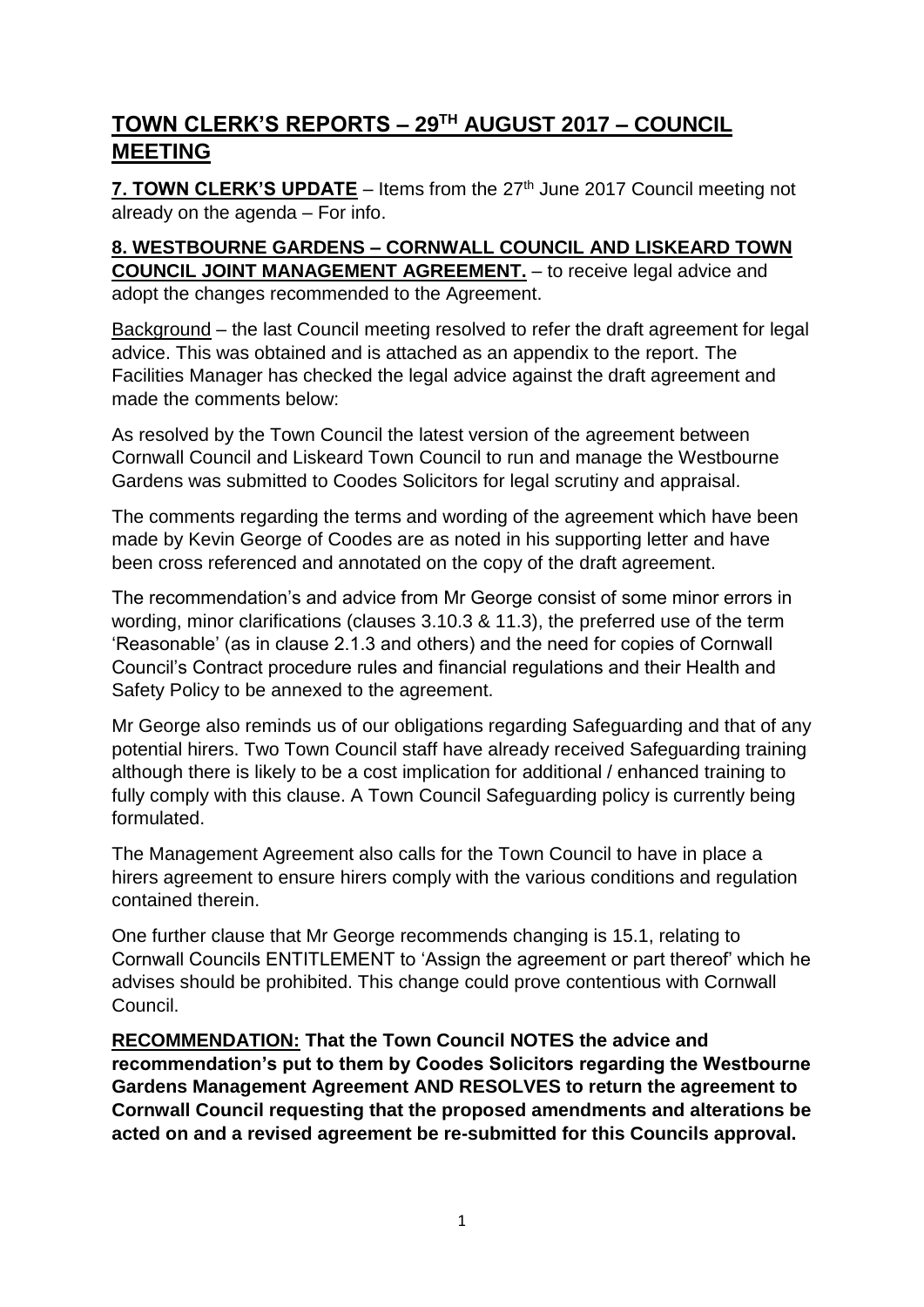# **9. STANDING ORDERS** – to adopt the revised Standing Orders.

Background – the current Standing Orders were based upon a National Association of Local Councils (NALC) recommended best practice template in 2015. The Town Council revised Standing Orders on 16<sup>th</sup> February 2016, to take account of changed national guidance regarding the ending of the former prohibition on the recording of meetings. (current Standing Orders attached).

Standing Orders 2017 - Code of Conduct, Complaints and Dispensations Update – Cornwall Association of Local Councils (CALC) has supplied updated Model Standing Orders to cover "Code of Conduct, Complaints and Dispensations". These are attached. Small changes are proposed to two other Standing Order:

- Subject to noting that in our Standing Orders they would replace Orders 14 and 15, rather than 13 and 14.
- Subject to the inclusion of "may" under i). "a councillor "may" remain"
- Note that under j). Code of Conduct 2.6 The Town Council has "You must not do anything in your official capacity to gain financial or other material benefits for yourself, your family, your friends, your employer or in relation to your other interests"
- Standing Order 6 Ordinary Council Meetings c). is modified to "at 7.30 p.m.".
- Standing Order 19 Financial Controls and procurement f). contract value "£138,893" be revised to "£164,176".

#### **RECOMMENDATION: That the Council adopts the Standing Orders 2017 as per the items above.**

#### **10. FIRE ALARM BUDGET a). to approve a budget from the nominated reserve of £20,000. b). subject to confirmation of the suitability of the site for radio signals, to delegate to the Town Clerk, in conjunction of the Chair of Facilities the approval of a tender for the fire alarms not exceeding the value of £20,000.**

Background – The Facilities Committee has referred a motion minute 188/17 to the Town Council regarding the need to upgrade the fire alarms and detection system in the Public Hall complex and adjacent offices. These improvements are necessary and have arisen from a recent inspection by a qualified fire risk assessor. Four potential suppliers have supplied quotes. One is too expensive. However, the other three are all within the £19,000 - £20,000 price range. This budget item does not currently appear within the Facilities Committee 2017/2018 approved budget. Council is asked to approve that the £20,000 required is taken from the £69,780 large buildings dilapidations' reserve held by Council for works to the main buildings.

The Town Council is seeking to use the latest radio signal operated fire detection and alarm system. This would offer the benefit of being able to be removed during any refurbishment works and put up again. Before accepting a tender, the complex of buildings will be subject to site visits and testing to ensure that radio signal is sufficiently robust. This it is hoped can be achieved much more quickly than waiting for the next Town Council meeting on 31<sup>st</sup> October 2017. It is proposed that the selection of contractor is delegated to the Town Clerk, in consultation with the Chair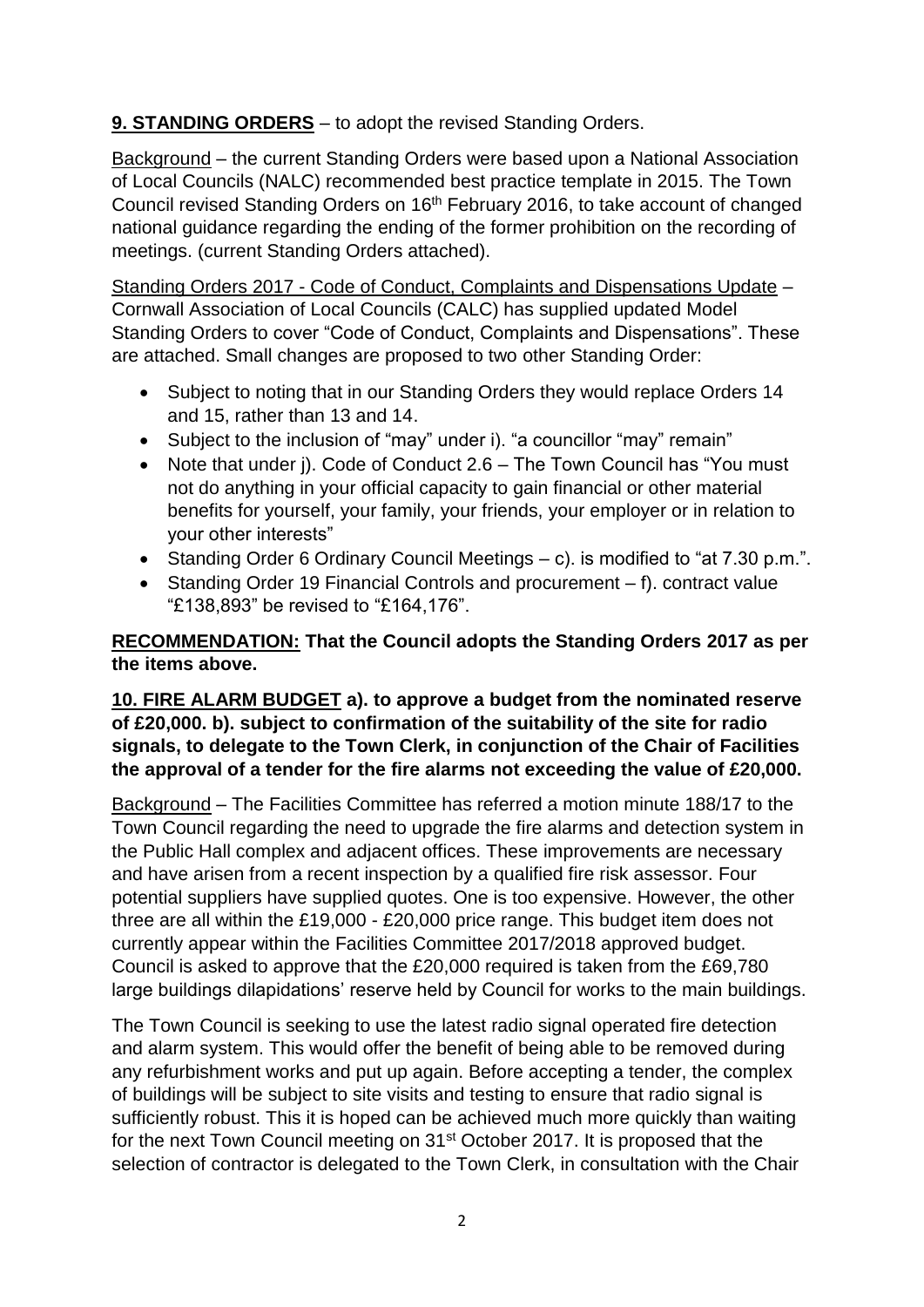of Facilities Committee, with advice from the Facilities Manager and Vice Chair of the Facilities Committee.

Motion 189/17 – the Facilities Manager, in conjunction with the External Fire Risk Assessor, will prepare a prioritised schedule of proposed improvements to the fire doors at both the Public Hall and Guildhall. The Fire Risk Assessor has indicated that this does not require the same priority as is necessary with the upgrade of the fire detection and alarms system.

**RECOMMENDATIONS: a). That the Council to approve a budget from the nominated reserve of £20,000. b). That subject to confirmation of the suitability of the site for radio signals, Council delegates to the Town Clerk, in conjunction of the Chair of Facilities the approval of a tender for the fire alarms not exceeding the value of £20,000.** 

## **11. DEVOLUTION INITIAL PROPOSAL FORM – to receive an update and consider whether a). to add further liabilities / assets to the Initial Proposal Form. b). to consider verge treatment.**

Background – It has previously been reported that the Town Council Initial Proposal Form was one of 75 submitted to Cornwall Council. It is reported that Cornwall Council are considering progressing the assessment of the bids.

Update – Cornwall Council has supplied an additional list of sites which is attached as appendix "Liskeard Open Spaces Cornwall Council". It should be noted that:

- The list is of Cornwall Council owned properties of the Liskeard postal area and hence includes sites in Menheniot, St Keyne, Dobwalls etc and this can be checked under the "Locality" column further to the right of the spreadsheet.
- That included on the list are some but not all, of the items that the Town Council has already included on the Initial Proposal Form submitted earlier in year. (e.g. under "Record" 98, 99 101, 105, 367, 368, 369, 371, 373, 388, 407, 441,442, 463, 464, 468, 469 and 470.)
- It should be noted that the Environment Service of Cornwall Council has asked if we would wish to take on any further liabilities of theirs. However, the list contains all land ownerships of Cornwall Council. It is possible that if the Town Council were to request a piece of land managed operationally by another service of Cornwall Council, that they might object to the item being included in a Devolution package.

Points to Consider – Should you wish to investigate the addition of further liabilities, you may wish to consider adding to the assets that the Town Council has already requested. This would help to reduce the eventual cost to the local precept payer of a Devolution package. The Town Council did include in the Initial Proposal Form the following assets – Westbourne car park, Rapsons' car park, the Liskeard Business Park units.

Verge Treatment – there has been a proposal, that if the Town Council wishes to see increased frequency of verge cutting over that currently undertaken. Cornwall